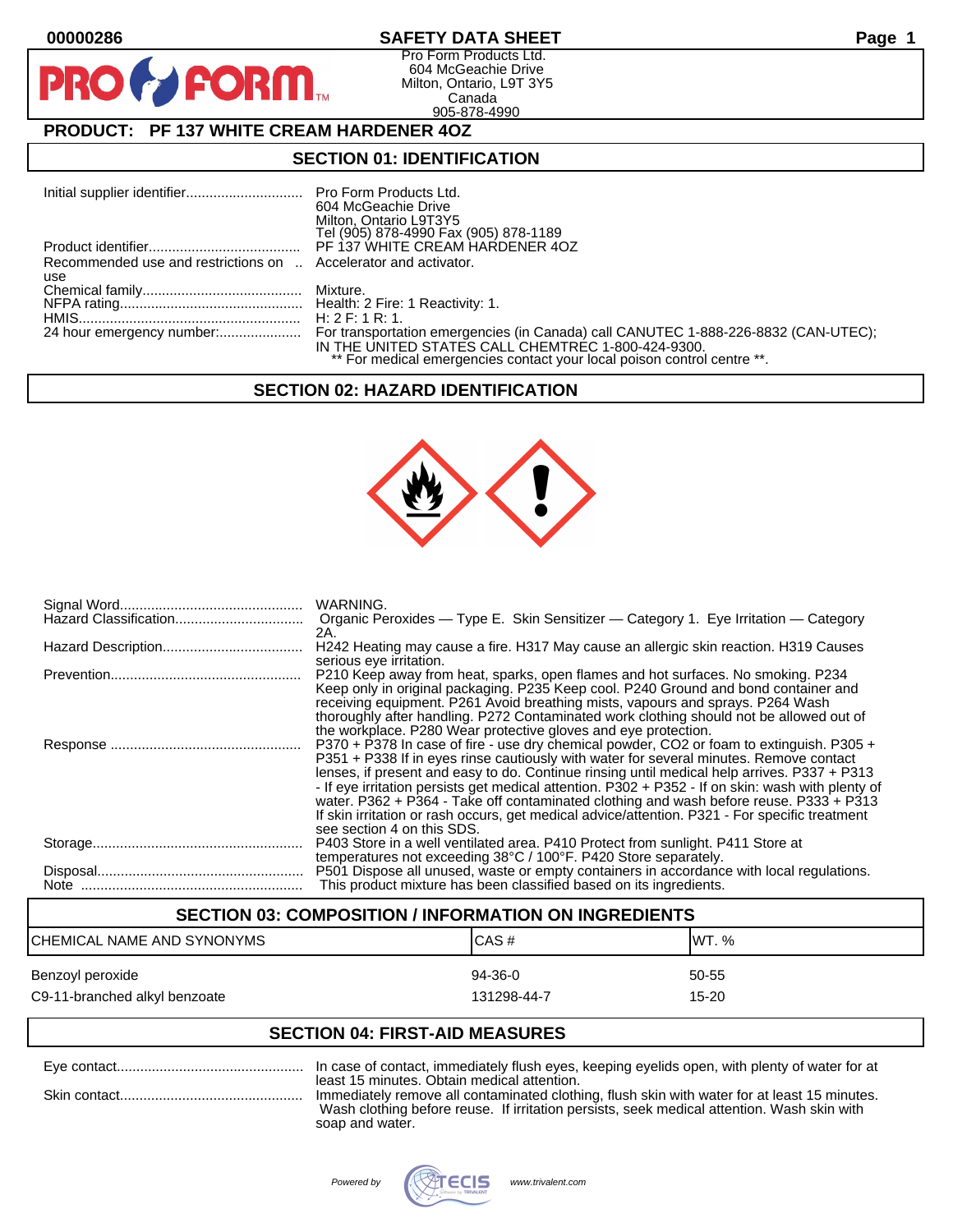**00000286 SAFETY DATA SHEET Page 2**

## **PRODUCT: PF 137 WHITE CREAM HARDENER 4OZ**

## **SECTION 04: FIRST-AID MEASURES**

|                                                                  | If inhaled, remove to fresh air. If not breathing, give artificial respiration. If breathing is |
|------------------------------------------------------------------|-------------------------------------------------------------------------------------------------|
|                                                                  | difficult, give oxygen, obtain medical attention.                                               |
|                                                                  |                                                                                                 |
|                                                                  | Do not induce vomiting. If ingestion is suspected, contact physician or poison control          |
|                                                                  | center immediately. If spontaneous vomiting occurs have victim lean forward with head           |
|                                                                  | down to prevent aspiration of fluid into the lungs. Never give anything by mouth to an          |
|                                                                  |                                                                                                 |
|                                                                  | unconscious person.                                                                             |
|                                                                  | Can cause skin sensitization. Causes serious eye irritation.                                    |
| Most important symptoms and effects,<br>whether acute or delayed |                                                                                                 |
|                                                                  | Treat victims symptomatically. The main hazard from ingestion is aspiration of the liquid       |
|                                                                  |                                                                                                 |
|                                                                  | into the lungs producing chemical pneumonitis. In the event of an incident involving this       |
|                                                                  | product ensure that medical authorities are provided a copy of this safety data sheet.          |
|                                                                  |                                                                                                 |

#### **SECTION 05: FIRE-FIGHTING MEASURES**

| Suitable and unsuitable extinguishing<br>media                                                                     | "Alcohol" foam, CO2, dry chemical. Do not use water in a jet.                                                                                                                                                                                                                                 |
|--------------------------------------------------------------------------------------------------------------------|-----------------------------------------------------------------------------------------------------------------------------------------------------------------------------------------------------------------------------------------------------------------------------------------------|
| Specific hazards arising from the<br>hazardous product, such as the nature of<br>any hazardous combustion products | Thermal decomposition products are toxic. May include: Oxides of carbon (CO, CO2).<br>Emits toxic fumes under fire conditions.                                                                                                                                                                |
| Special protective equipment and<br>precautions for fire-fighters                                                  | Firefighter should be equipped with self-contained breathing apparatus and full protective<br>clothing to protect against potentially toxic and irritating fumes. Cool fire-exposed<br>containers with cold water spray. Heat will cause pressure buildup and may cause<br>explosive rupture. |
| Unusual fire / explosion hazards                                                                                   | Vapours may be heavier than air. May travel long distances along the ground before<br>igniting and flashing back to vapour source. This material is an oxidizer and may increase<br>the intensity of any fire and the possibility of an explosion.                                            |

## **SECTION 06: ACCIDENTAL RELEASE MEASURES**

 Leak/spill.................................................. Ventilate. Eliminate all sources of ignition. Isolate area and keep unauthorized people away. Do not walk through spilled material. Contain the spill. Prevent runoff into drains, sewers, and other waterways. Absorb with earth, sand, or another dry inert material. Recover spilled material and place in suitable containers for recycling or disposal. Avoid solvent cleaners. Spilled material and water rinses are classified as chemical waste, and must be disposed of in accordance with current local, provincial, state, and federal regulations.

#### **SECTION 07: HANDLING AND STORAGE**

| Precautions for safe handling              | Keep away from heat, sparks, and open flame. Do not breathe vapours, mist or dust. Avoid<br>all skin contact and ventilate adequately, otherwise wear an appropriate breathing<br>apparatus. Handle in accordance with good industrial hygiene and safety practices. Always<br>adopt precautionary measures against build-up of static which may arise from appliances,<br>handling and the containers in which product is packed. Handle and open container with<br>care. Employees should wash hands and face before eating or drinking. |
|--------------------------------------------|--------------------------------------------------------------------------------------------------------------------------------------------------------------------------------------------------------------------------------------------------------------------------------------------------------------------------------------------------------------------------------------------------------------------------------------------------------------------------------------------------------------------------------------------|
| Conditions for safe storage, including any | Keep away from heat, sparks, and open flames. Keep container closed when not in use.                                                                                                                                                                                                                                                                                                                                                                                                                                                       |
| incompatibilities                          | Store away from strong oxidizers. Store away from acids.                                                                                                                                                                                                                                                                                                                                                                                                                                                                                   |

# **SECTION 08: EXPOSURE CONTROLS / PERSONAL PROTECTION**

| <b>I</b> INGREDIENTS             | TWA              | <b>ACGIH TLV</b><br><b>STEL</b>                                                                                                                                                                                                                                                                                                                                                                                                                                                                                                                     | <b>OSHA PEL</b><br>PEL | <b>STEL</b>     | <b>NIOSH</b><br>IREL |
|----------------------------------|------------------|-----------------------------------------------------------------------------------------------------------------------------------------------------------------------------------------------------------------------------------------------------------------------------------------------------------------------------------------------------------------------------------------------------------------------------------------------------------------------------------------------------------------------------------------------------|------------------------|-----------------|----------------------|
| Benzoyl peroxide                 | $5 \text{ mg/m}$ | Not Established                                                                                                                                                                                                                                                                                                                                                                                                                                                                                                                                     | $5 \text{ mg/m}$       | Not Established | 5 mg/m3 TWA          |
| C9-11-branched alkyl<br>benzoate | No data          |                                                                                                                                                                                                                                                                                                                                                                                                                                                                                                                                                     |                        |                 |                      |
| Appropriate engineering controls |                  | Local exhaust ventilation is recommended. Wear an appropriate, properly fitted respirator<br>when contaminant levels exceed the recommended exposure limits.<br>Liquid chemical goggles.<br>Chemical resistant gloves.<br>Wear adequate profective clothes.<br>Safety boots per local regulations.<br>Emergency showers and eye wash stations should be available.<br>Provide natural or mechanical ventilation to control exposure levels below airborne<br>exposure limits. Local mechanical exhaust ventilation should be used at sources of air |                        |                 |                      |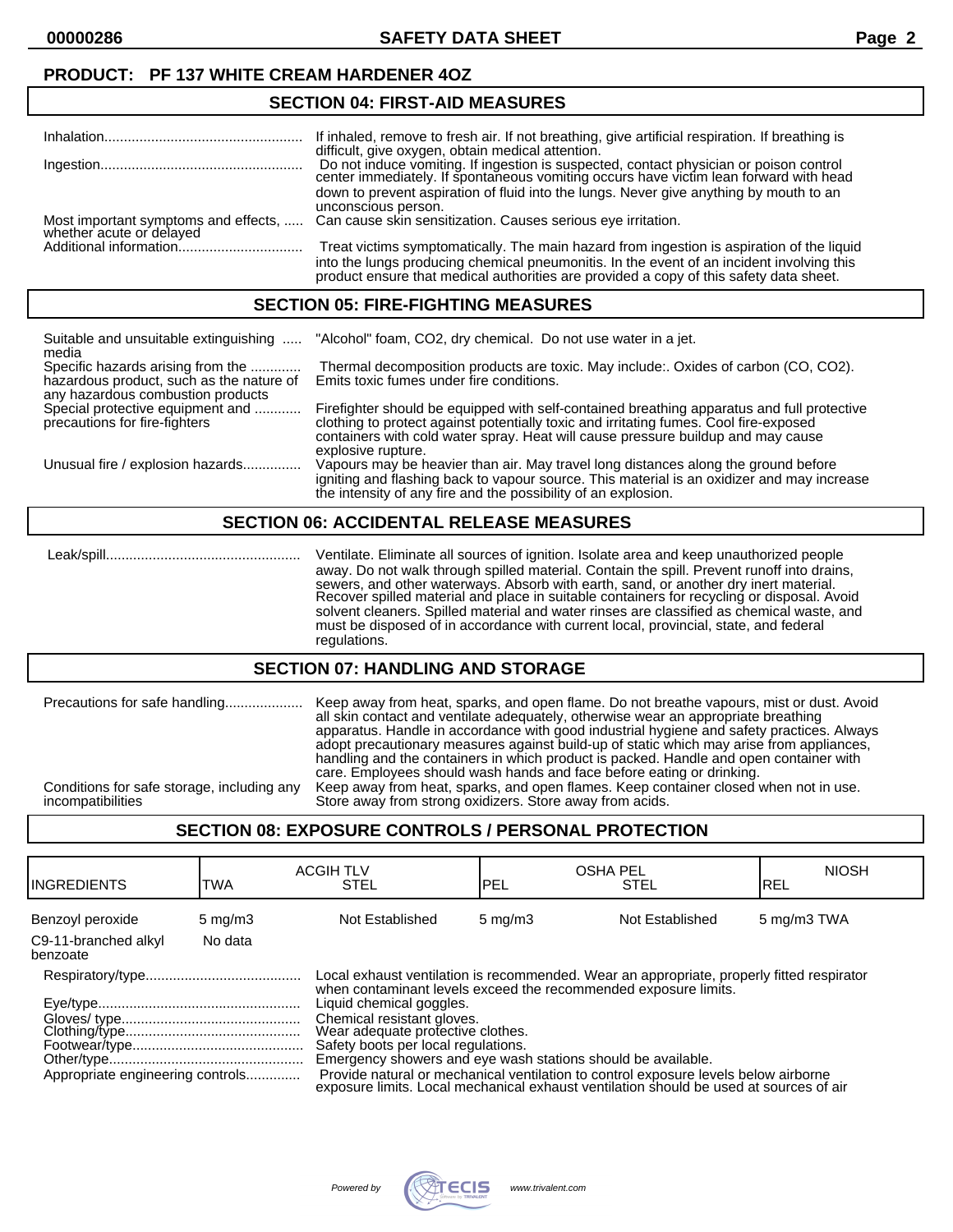#### **PRODUCT: PF 137 WHITE CREAM HARDENER 4OZ**

#### **SECTION 08: EXPOSURE CONTROLS / PERSONAL PROTECTION**

Appropriate engineering controls.............. contamination, such as open process equipment, or during purging operations, to capture gases and fumes that may be emitted. Standard reference sources regarding industrial ventilation (ie. ACGIH industrial ventilation) should be consulted for guidance about adequate ventilation.

### **SECTION 09: PHYSICAL AND CHEMICAL PROPERTIES**

| Appearance/Physical state<br>Odour threshold (ppm)<br>pH<br>Melting / Freezing point (deg C)<br>Initial boiling point / boiling range (deg C).<br>Flash point (deg C), method<br>Flammability (solids and gases)<br>Upper flammable limit (% vol)<br>Lower flammable limit (% vol)<br>Vapour pressure (mm Hg)<br>Relative Density (Specific Gravity)<br>Partition coefficient - n-octanol/water<br>Auto ignition temperature (deg C)<br>Decomposition temperature | Paste / solid.<br>Blue/white.<br>No data.<br>Not available.<br>No data.<br>No data.<br>No data.<br>94.<br>No data.<br>Not applicable.<br>No data.<br>No data.<br>No data.<br>No data.<br>1.2.<br>10.<br>No data.<br>Not available.<br>Not available.<br>Not available.<br>Not available. |
|-------------------------------------------------------------------------------------------------------------------------------------------------------------------------------------------------------------------------------------------------------------------------------------------------------------------------------------------------------------------------------------------------------------------------------------------------------------------|------------------------------------------------------------------------------------------------------------------------------------------------------------------------------------------------------------------------------------------------------------------------------------------|
|                                                                                                                                                                                                                                                                                                                                                                                                                                                                   | 2.3 lbs/USG.                                                                                                                                                                                                                                                                             |

# **SECTION 10: STABILITY AND REACTIVITY**

| Possibility of hazardous reactions                      |
|---------------------------------------------------------|
| Conditions to avoid, including static                   |
| discharge, shock or vibration<br>Incompatible materails |
|                                                         |
| the consideration of a second contribution and changes. |

Stable at normal temperatures and pressures. Reactivity .................................................. Hazardous polymerization will not occur. Avoid heat, sparks and flames. Hazardous polymerization will not occur. Avoid heat, spark, open flames.

Strong oxidizing agents. Acids.

Hazardous decomposition products.......... No hazardous decomposition products when stored and handled correctly. See hazardous combustion products section 5.

# **SECTION 11: TOXICOLOGICAL INFORMATION**

| <b>INGREDIENTS</b>            |                                                                                                                                                                                                                                               | <b>LC50</b>                  | LD50                   |
|-------------------------------|-----------------------------------------------------------------------------------------------------------------------------------------------------------------------------------------------------------------------------------------------|------------------------------|------------------------|
| Benzoyl peroxide              |                                                                                                                                                                                                                                               | $>24.3$ mg/L (4 hr., vapour) | 7710 mg/kg (Rat, Oral) |
| C9-11-branched alkyl benzoate |                                                                                                                                                                                                                                               | Not available                | Not available          |
| Effects of acute exposure     | Eye contact. Skin contact. Ingestion. Inhalation.<br>Causes serious eye irritation. Contact with paste may result in irritation, redness, tearing,<br>and blurred vision. May cause sensitization by skin contact. May cause skin irritation. |                              |                        |
| Carcinogenicity of material   | Prolonged or repeated skin contact may cause drying or cracking of skin.<br>This product is not listed by NTP, IARC or regulated as a carcinogen by OSHA.<br>No data.                                                                         |                              |                        |

## **SECTION 12: ECOLOGICAL INFORMATION**

Environmental........................................... Do not allow to enter waters, waste water or soil. This material meets the definition of a marine pollutant.

Other adverse effects Persistence and degradability......................... Not available.

# **SECTION 13: DISPOSAL CONSIDERATIONS**

Information on safe handling for disposal . Empty containers must be handled with care due to product residue. Dispose of as an and methods of disposal, including any industrial waste in a manner acceptable to good waste management practice and in contaminated packaging accordance with applicable local, provincial/State or federal regulations.